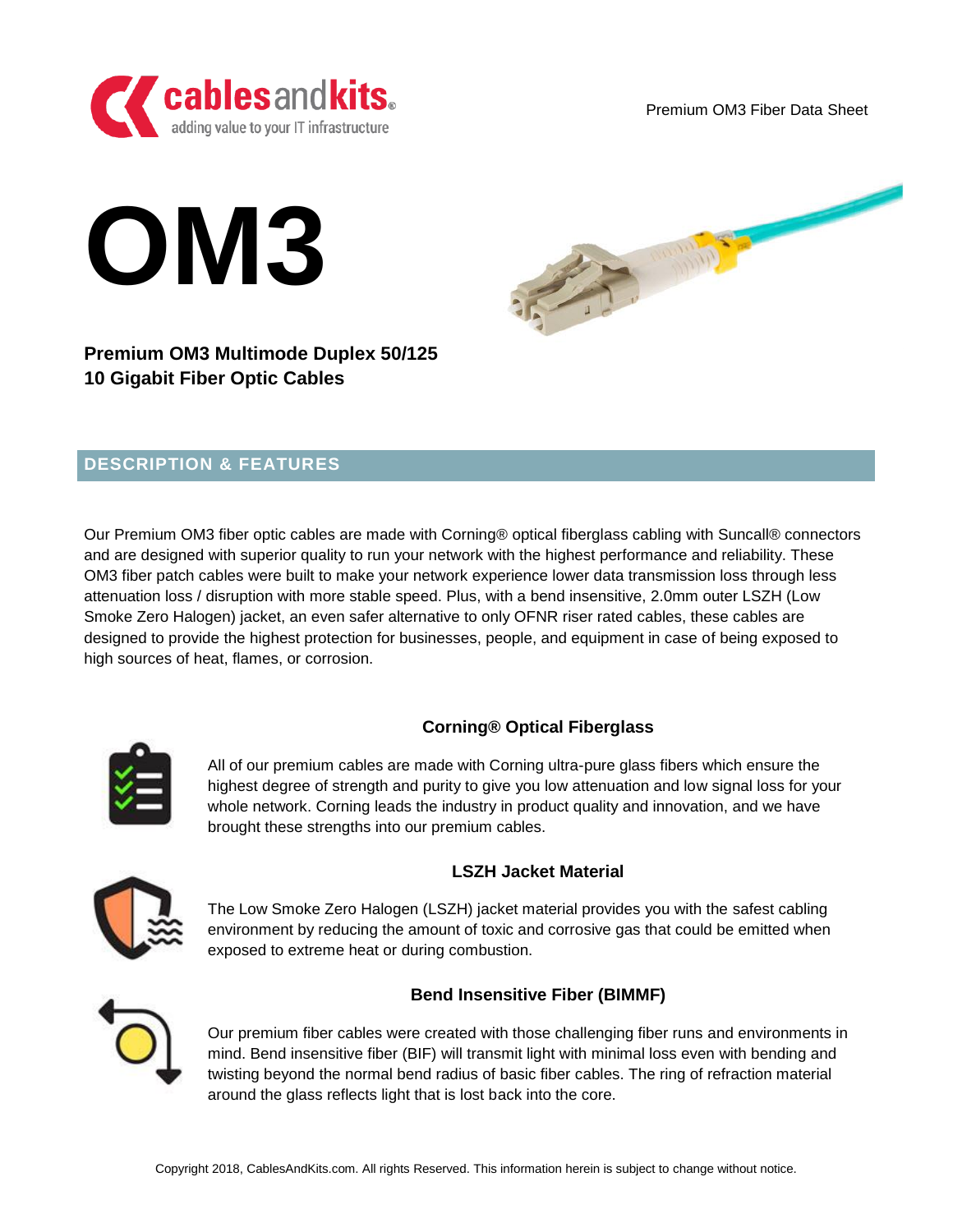# **Ultra Physical Contact (UPC) Polish**



With the Ultra Physical Contact Connectors, these fiber cables will give lower Optical Return Loss (ORL) and Back Reflection than standard PC connectors giving you more reliable signals for data, digital, and telephony applications.

## **Simple Polarity Reversible Function**



These cables allow you to quickly reverse polarity while in the field without the use of any special tools to ensure the correct fiber mapping for optimal data transmission, with fewer cables, in your high-speed, high-density data center space.

## **2.0mm Unibody Cable**



With a smaller fiber cable footprint, these cables will allow you to optimize your high-density data center environment for better airflow, cooling, and cable management.

## **Cable Boot Types**

The premium OM3 fiber cables come in 3 boot/connector types - Standard, Uniboot, and Uniboot Push-Pull Tab, all with *LC to LC* and *LC to SC* connections.

#### **1. Standard "Short" Boot:**

The standard "short boot" and connectors on our premium fiber cables provide you with the normal fiber cable experience with a high quality, unibody connector with the ability to reverse polarity when needed.

#### **2. High-Density Uniboot:**

High-density uniboot / unibody fiber optic cables have two fibers carried through a single jacket with a lower profile boot, reducing the size and surface area of the cables when compared to standard fiber optic cables, but continuing to provide the reliable performance from industry standard connectors. Uniboot fiber cables reduce cable management requirements and allow for better airflow. The smaller "short boot" connector on our premium fiber cables makes it easy to reverse the polarity of the cables when needed.

#### **3. High-Density Uniboot Push-Pull Tab:**

High-density push-pull tab boots and connectors on these OM4 fiber optic cables have a special tab that will allow easy insertion and removal of the connector without the need to access the boot or connector. The slim, low profile uniboot design allows this high-density installation cabling to be used with minimal cable management and save space in your network setup. These fiber cables have the same type of short boot connector as the regular uniboot/unibody cables, but with the push-pull tab, still allowing you to reverse the polarity when needed.